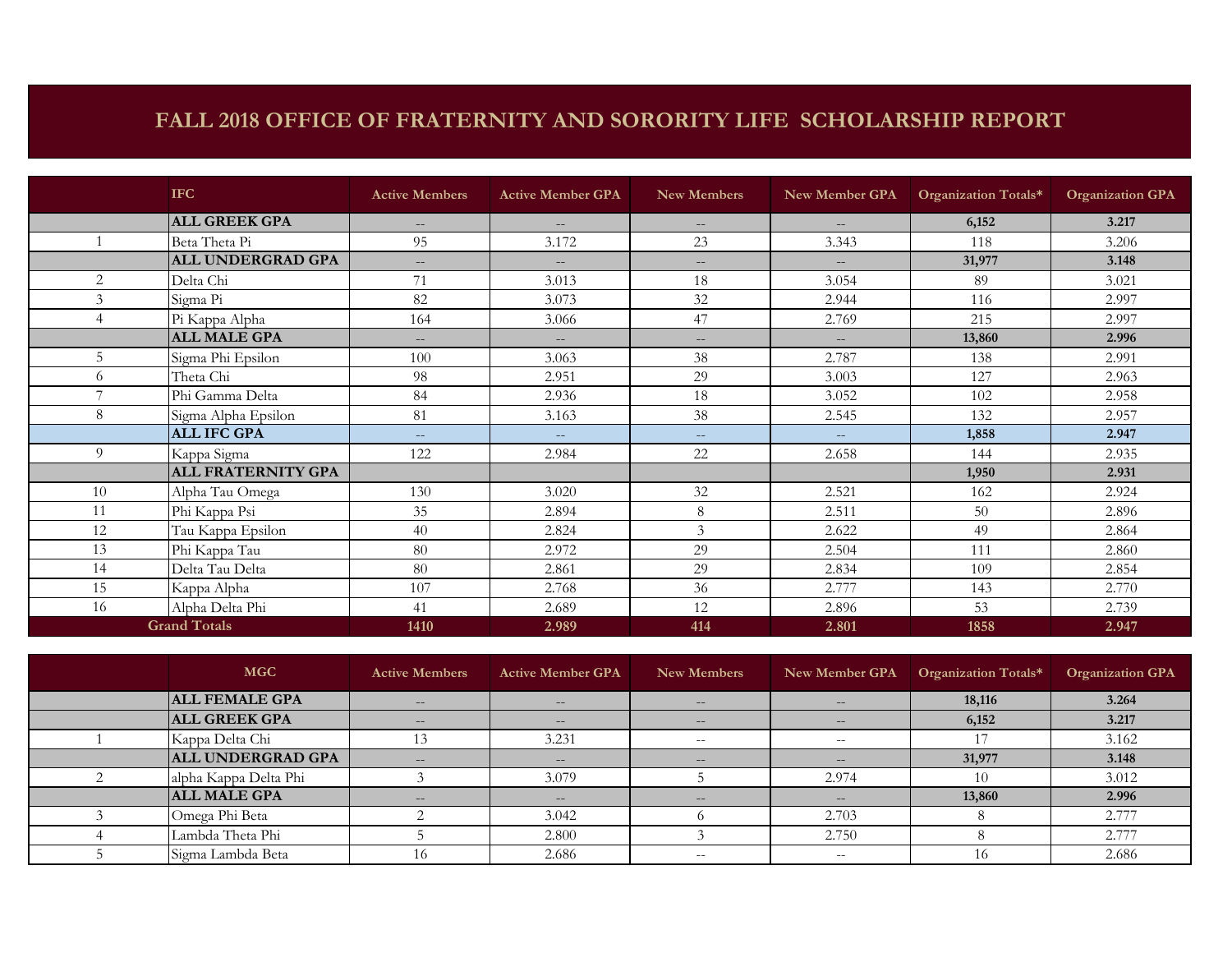| <b>ALL MGC GPA</b>  | $\overline{\phantom{m}}$ | $- -$ | $--$ | $\qquad \qquad -$ | 111 | 2.675 |
|---------------------|--------------------------|-------|------|-------------------|-----|-------|
| Phi Iota Alpha      |                          | 2.442 |      | 2.670             |     | 2.596 |
| Lambda Theta Alpha  |                          | 1.875 |      | 3.207             |     | 2.498 |
| Sigma Beta Rho      |                          | 2.020 |      | 2.776             |     | 2.456 |
| Theta Nu Xi         |                          | 2.582 |      | 1.336             |     | 1.962 |
| <b>Grand Totals</b> | 62.                      | 2.716 | 36   | 2.604             | 111 | 2.675 |

|          | <b>NPHC</b>              | <b>Active Members</b> | <b>Active Member GPA</b> | New Members       | New Member GPA    | Organization Totals* | <b>Organization GPA</b> |
|----------|--------------------------|-----------------------|--------------------------|-------------------|-------------------|----------------------|-------------------------|
|          | <b>ALL FEMALE GPA</b>    | $\qquad \qquad -$     | $\qquad \qquad -$        | $\qquad \qquad -$ | $\qquad \qquad -$ | 18,116               | 3.264                   |
|          | <b>ALL GREEK GPA</b>     | $\qquad \qquad -$     | $\qquad \qquad -$        | $- -$             | $\qquad \qquad -$ | 6,152                | 3.217                   |
|          | <b>ALL UNDERGRAD GPA</b> | $\qquad \qquad -$     | $\qquad \qquad -$        | $- -$             | $\qquad \qquad -$ | 31,977               | 3.148                   |
|          | <b>ALL MALE GPA</b>      | $\qquad \qquad -$     | $-\,-$                   | $\qquad \qquad -$ | $\qquad \qquad -$ | 13,860               | 2.996                   |
|          | Alpha Phi Alpha          | $- -$                 | $-\,-$                   | 14                | 2.905             | 14                   | 2.905                   |
| 2        | Alpha Kappa Alpha        | 12                    | 2.715                    | $- -$             | $\sim$ $-$        | 12                   | 2.715                   |
|          | <b>ALL NPHC GPA</b>      | $- -$                 | $--$                     | $--$              | $- -$             | 59                   | 2.568                   |
|          | Phi Beta Sigma           |                       | 1.793                    |                   | 2.966             |                      | 2.506                   |
|          | Omega Psi Phi            |                       | 2.577                    |                   | 2.231             |                      | 2.404                   |
|          | Sigm Gamma Rho           |                       | 1.981                    | $- -$             | $\sim$ $-$        |                      | 2.285                   |
| $\Omega$ | Kappa Alpha Psi          |                       | 2.064                    | $- -$             | $\sim$ $-$        |                      | 2.064                   |
|          | <b>Grand Totals</b>      | 29                    | 2.366                    | 24                | 2.828             | 59                   | 2.568                   |

|                | Panhellenic                | <b>Active Members</b> | <b>Active Member GPA</b> | New Members | New Member GPA    | Organization Totals* | <b>Organization GPA</b> |
|----------------|----------------------------|-----------------------|--------------------------|-------------|-------------------|----------------------|-------------------------|
|                | Phi Mu                     | 195                   | 3.498                    | 73          | 3.469             | 273                  | 3.486                   |
| $\overline{c}$ | Kappa Kappa Gamma          | 156                   | 3.440                    | 79          | 3.398             | 251                  | 3.429                   |
| $\Delta$       | Alpha Chi Omega            | 187                   | 3.445                    | 71          | 3.347             | 258                  | 3.418                   |
|                | Chi Omega                  | 201                   | 3.446                    | 56          | 3.303             | 257                  | 3.414                   |
|                | Gamma Phi Beta             | 168                   | 3.432                    | 80          | 3.333             | 248                  | 3.400                   |
| $\sigma$       | Alpha Delta Pi             | 184                   | 3.434                    | 74          | 3.301             | 258                  | 3.396                   |
|                | Kappa Delta                | 192                   | 3.431                    | 73          | 3.259             | 265                  | 3.384                   |
| 8              | Alpha Omicron Pi           | 171                   | 3.408                    | 73          | 3.271             | 245                  | 3.363                   |
| $\Omega$       | Pi Beta Phi                | 170                   | 3.382                    | 84          | 3.313             | 254                  | 3.359                   |
|                | <b>ALL PANHELLENIC GPA</b> | $- -$                 | $\qquad \qquad -$        | $- -$       | $--$              | 4,124                | 3.353                   |
|                | <b>ALL SORORITY GPA</b>    | $- -$                 | $\qquad \qquad -$        | $- -$       | $\qquad \qquad -$ | 4,202                | 3.342                   |
| 10             | Sigma Delta Tau            | 156                   | 3.434                    | 68          | 3.113             | 224                  | 3.339                   |
|                | Delta Zeta                 | 153                   | 3.364                    | 65          | 3.277             | 218                  | 3.338                   |
| 12             | Alpha Gamma Delta          | 101                   | 3.360                    | 32          | 3.257             | 133                  | 3.335                   |
| 13             | Delta Delta Delta          | 189                   | 3.334                    | 56          | 3.171             | 245                  | 3.297                   |
| 14             | Kappa Alpha Theta          | 180                   | 3.331                    | 74          | 3.202             | 255                  | 3.293                   |